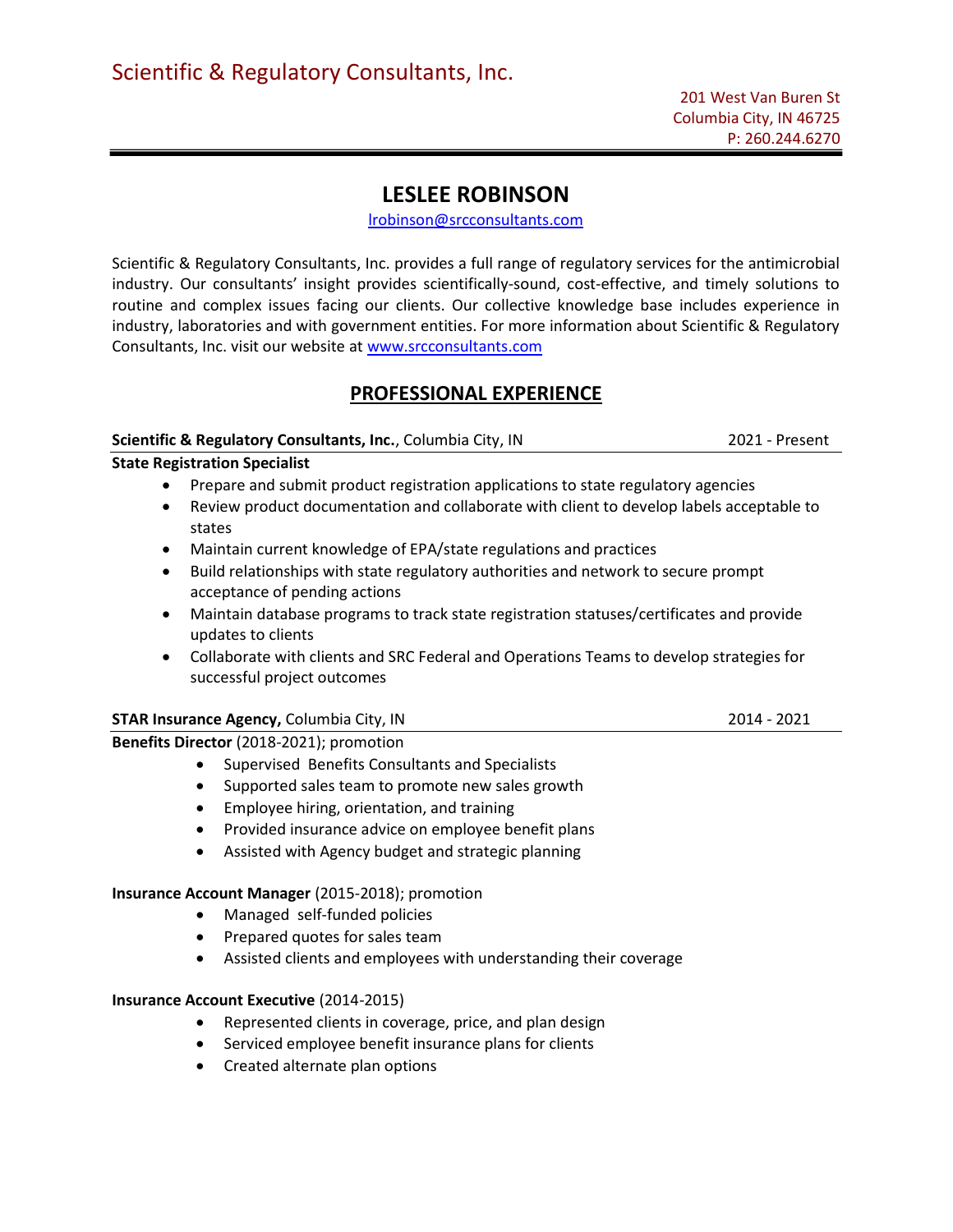### Insurance Account Executive

- Managed employee benefits department
- Supported employee benefits insurance needs for clients
- Performed insurance quotes, policy changes and claims inquiries

#### Midwest Health Net, LLC, Fort Wayne, IN 1997-2003

#### Customer Service Representative

- Prepared new and renewal stop loss quotes for clients
- Point of contact for clients' key executives and all employees
- Processed medical claims

## EDUCATION

B.S. in Business Management; HR Concentration, Indiana Tech, Fort Wayne, IN; 2019

## CORPORATE PROFESSIONAL AFFILIATIONS

British Chemicals Association (BCA) (Formerly BACS) Center for Biocide Chemistries (CBC) Household & Commercial Products Association (HCPA) International Sanitary Supply Association (ISSA) Personal Care Products Council (PCPC)

## Professional Development

### ALSTAR

Mid-Year Meeting; 04/22

### Fred Pryor Seminars

 Workplace Life Jacket: 7 Tips to Improve Your Work-Life Balance; 05/22 Working Well With Everyone: Diversity = Greatness; 03/22 Working Well With Everyone: Greatness; 02/22 Having Great Conversations; 09/21

### Global Leadership Network

Global Leadership Summit; 08/21, 08/20, 8/19

### Lewis Way Leadership Development

Communication and Public Speaking; 09/21

### Sandler Training

Corporate Sales Training; 05/16

Page | 2